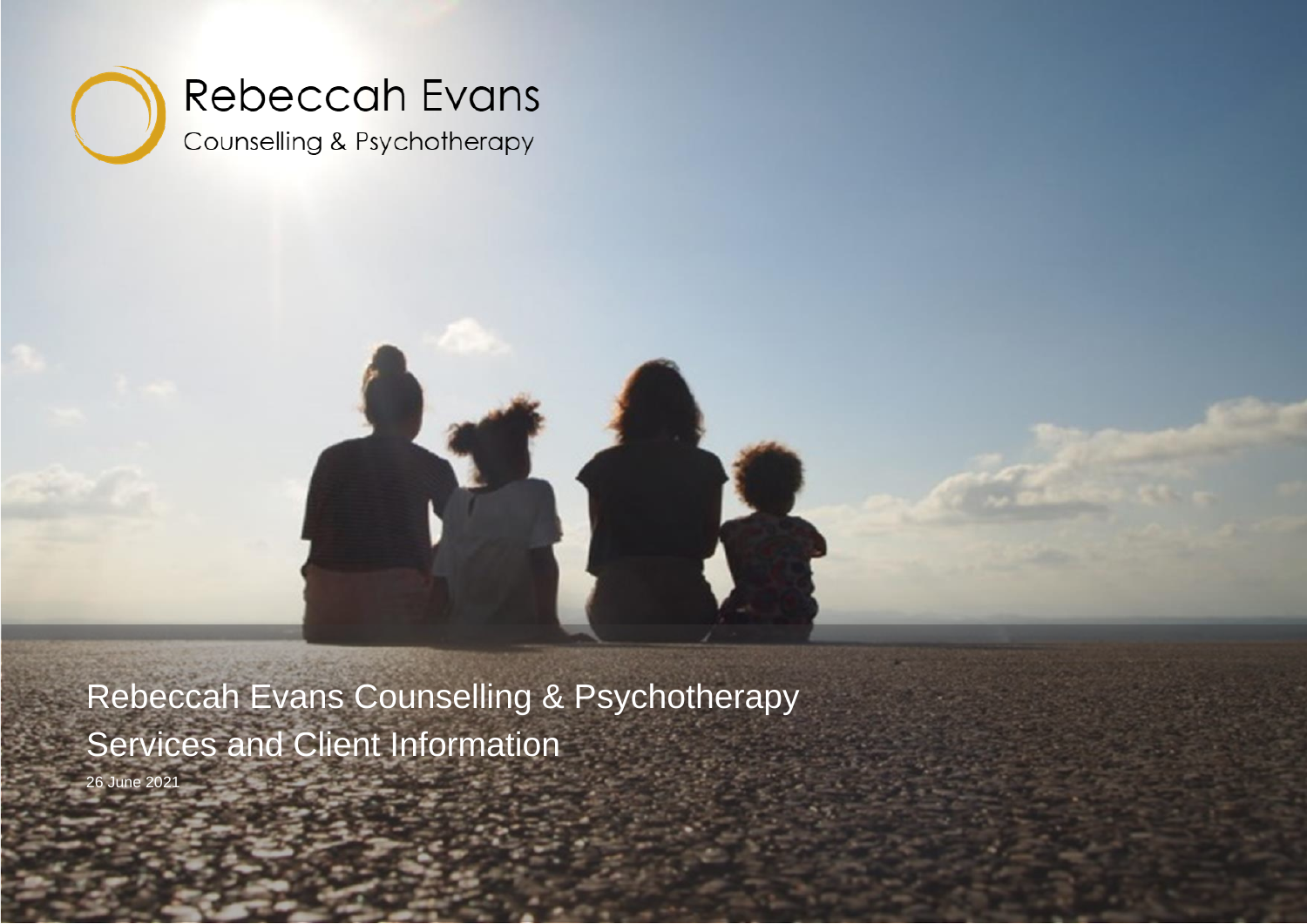#### <span id="page-1-0"></span>About me

Practicing from convenient locations throughout the Sunshine Coast for both local and international clients, I offer Counselling, Psychotherapy and Clinical Consultation to Private Clients, Professionals and Organisations and am an Approved, Registered Counsellor & Psychotherapist for various Health Insurance Providers, multiple Employee Assisted Programs (EAP's) and the NDIS. I hold Clinical Registration with PACFA and am a Registered Member of the BACP.

My experience includes many years in private practice within The Yew Tree Clinic at the Whiteley GP Surgery (UK) and 45 Central Street, London providing Counselling and Psychotherapy services for private clients, professionals, Education providers, Employee Assistance Programmes (EAP's), General Practitioners (GP's) and Insurance providers.

I have also worked with linguistically and culturally diverse client groups on the Sunshine Coast, Queensland, London and the UK within a range of settings including Laurel Place, Mind, NHS, Young People's Counselling Services and 1 Community. During this time I have gained enormous insight and experience working with children, adolescents, adults, couples and families. Please feel free to contact me for further information.



*"I am here to help you. With my help you can begin to bear what you think unbearable".*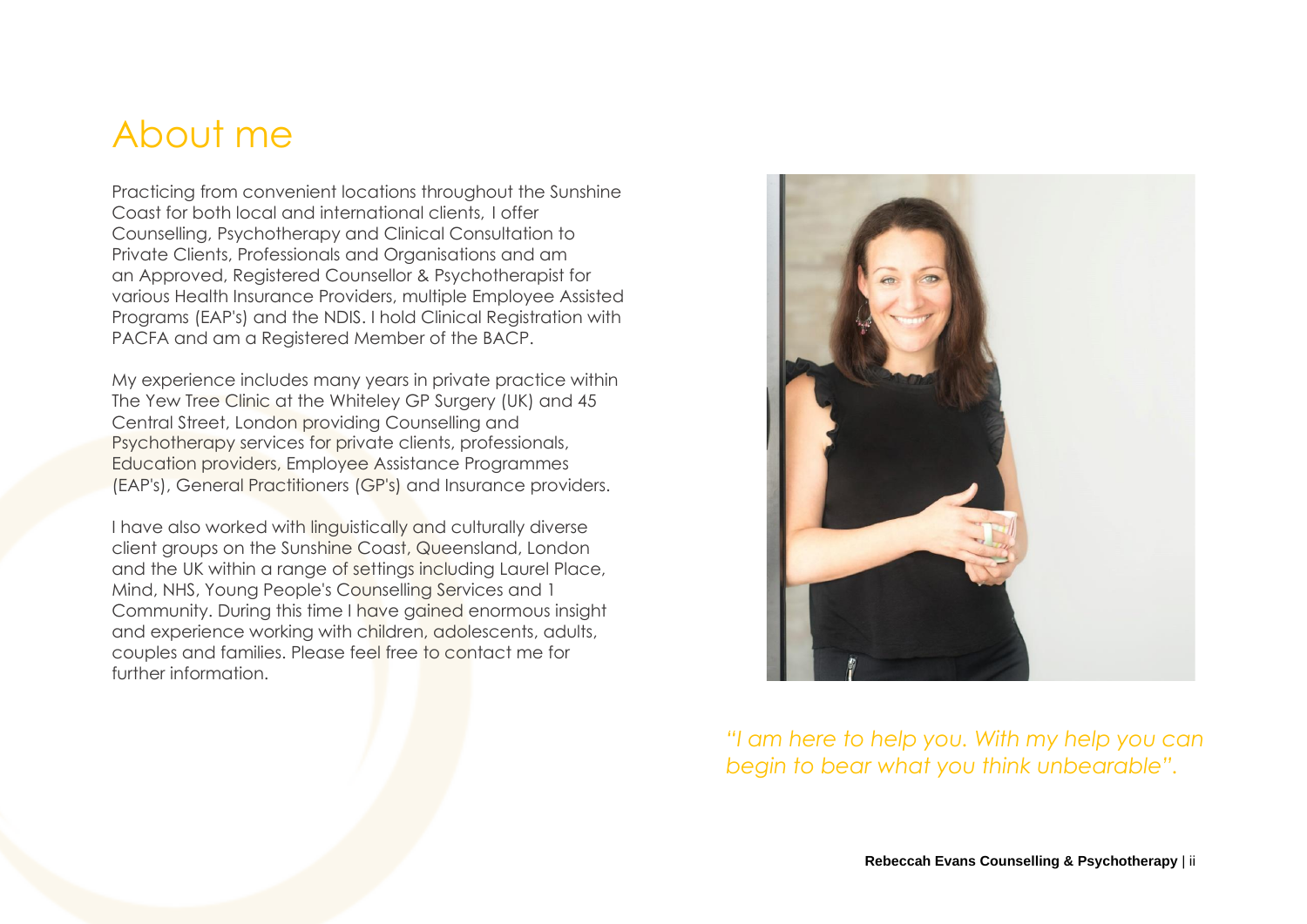

## Table of contents

| 1 <sub>1</sub>   |     |  |
|------------------|-----|--|
|                  | 1.1 |  |
| 2.               |     |  |
|                  | 2.1 |  |
| 3.               |     |  |
|                  | 3.1 |  |
| $\overline{4}$ . |     |  |
|                  | 4.1 |  |
| 5.               |     |  |
|                  | 5.1 |  |
| 6.               |     |  |
|                  | 6.1 |  |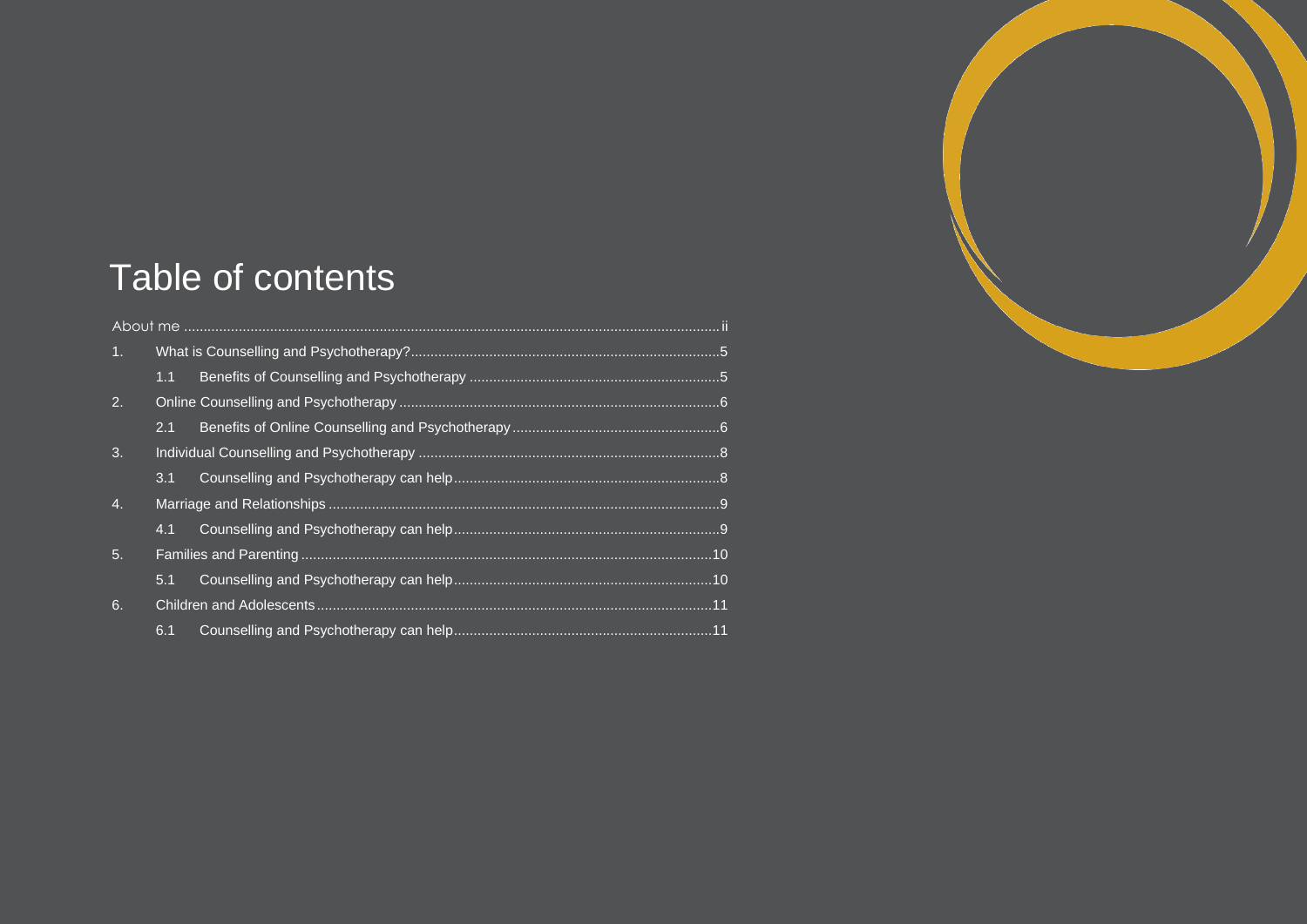

# Counselling and Psychotherapy 01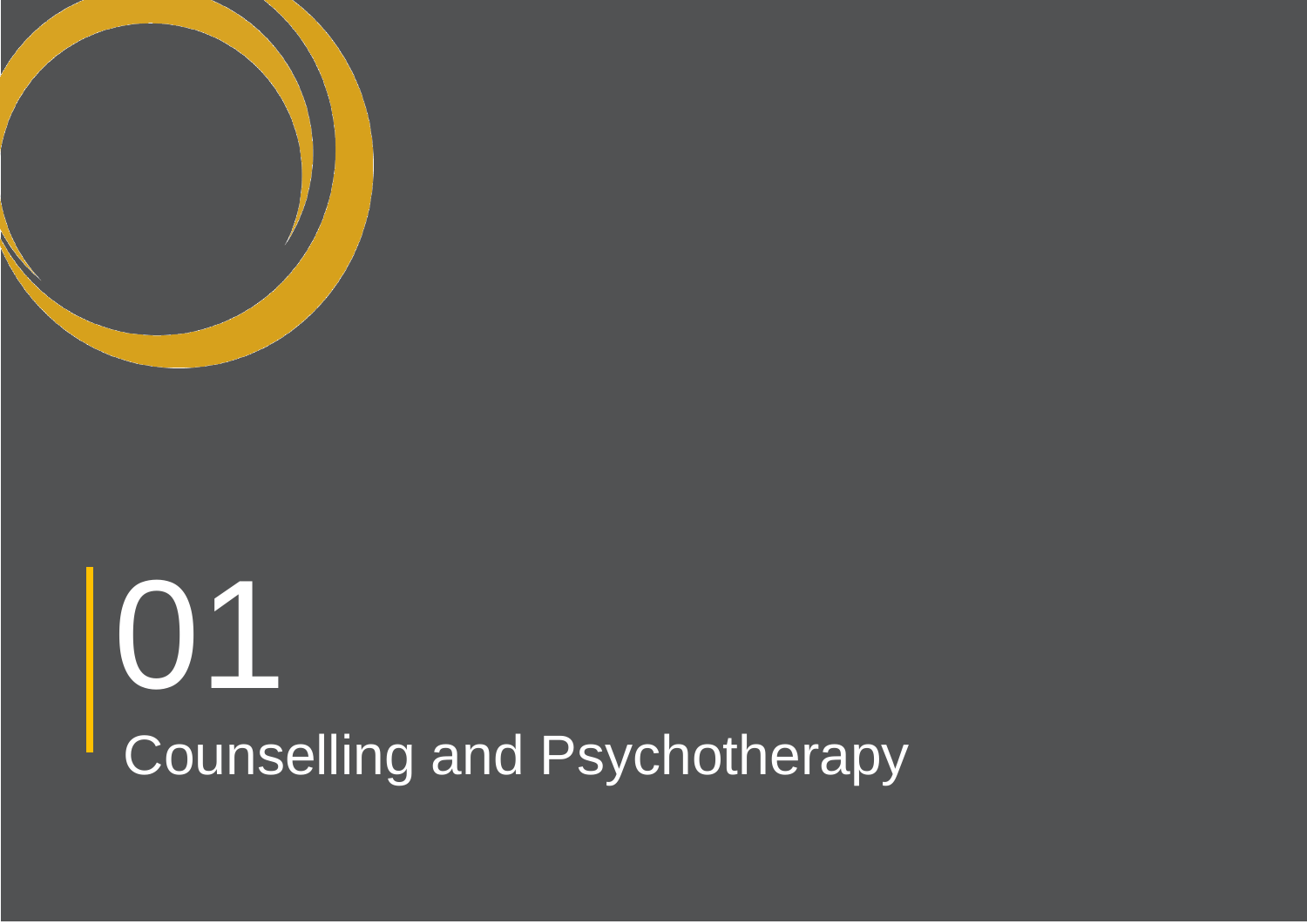## <span id="page-4-0"></span>1. What is Counselling and Psychotherapy?



#### <span id="page-4-1"></span>1.1 Benefits of Counselling and Psychotherapy

Rebeccah Evans Counselling & Psychotherapy is a Sunshine Coast -based practice that offers holistic counselling and psychotherapy to adults, couples, adolescents, children and families. I provide therapy to people of all ages, genders and gender expressions, sexualities, and cultural backgrounds. Counselling and psychotherapy is a personal and safe process that can involve talking about what is present for you, working together to unpack, explore and understand your concerns, providing strategies and tools to work towards mental and emotional wellness. Through counselling, you can

learn skills and build inner resources that you will be able to take away with you and use for the rest of your life. Counselling can also involve various other ways of communicating if you do not feel comfortable talking, such as expressive therapies (for example, art or play) and mindfulness. We will decide together which approach would feel most comfortable and work best for you.

A Psychotherapist is a highly trained professional and engages a person or group in a process of working together to build understanding and acceptance of how the person makes meaning of their life. Together we can create life giving solutions to problems past and present.

As a psychotherapist I won't advise you, instead help you to find your own way of making sense of things and will accompany you on your own very unique journey towards living your life more fully. I offer a confidential service in comfortable and discreet locations including online providing short and long term, face to face, telephone and Skype counselling and psychotherapy and will personally tailor sessions to the needs of each individuals, couples or Groups. I offer daytime, evening and weekend appointments

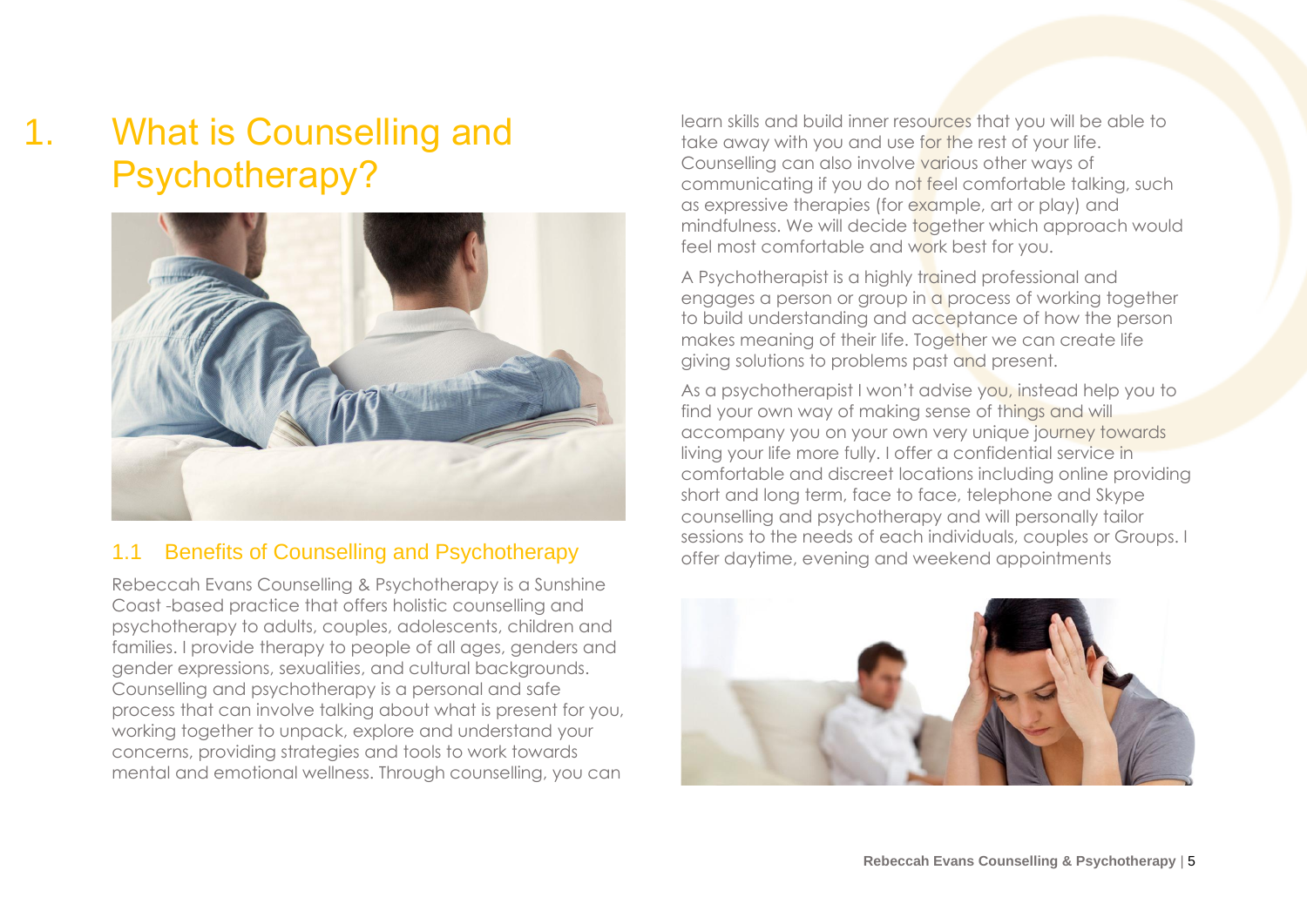## <span id="page-5-0"></span>2. Online Counselling and Psychotherapy



Using the internet for counselling and psychotherapy is a great use of modern technology and the internet whilst offering significant benefits of flexibility. Counselling and psychotherapy delivered online is fast becoming an internationally accepted alternative to face to face therapy and makes it easy for you to engage in counselling no matter where you live in the world.

As a Counsellor and Psychotherapist, online counselling allows me to reach clients across the globe unconstrained by international borders. I hold regular appointments with clients across Asia Pacific, Europe and the Middle East providing clients flexibility whilst retaining the visual element of face to face counselling and psychotherapy. Online counselling is convenient and an alternative to face-to-face sessions, with all the benefits of traditional therapy. Clients can often feel more relaxed and comfortable in their own environment.

#### <span id="page-5-1"></span>2.1 Benefits of Online Counselling and **Psychotherapy**

The recent outbreak of COVID-19 has created uncertainty with the way we live our lives. Uncertainty for many, can manifest itself as anxiety. Counselling and Psychotherapy is a powerful tool for managing our mental health and social distancing does not have to restrict taking care of ourselves. Online counselling is the same process as in-person therapy. Instead of talking in the same room, you engage in the therapeutic process using your computer, tablet or phone.

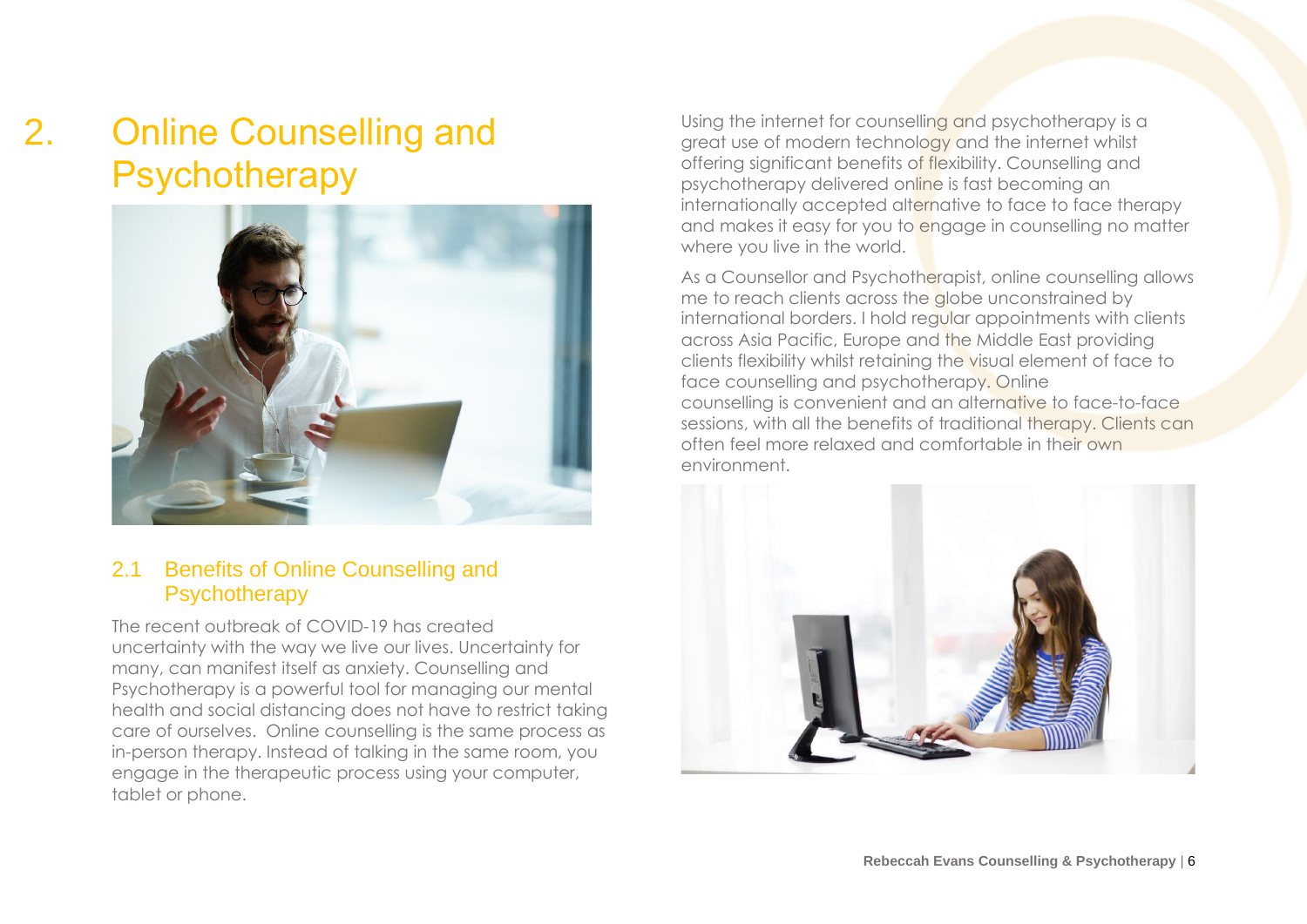

## Services and Client Information 02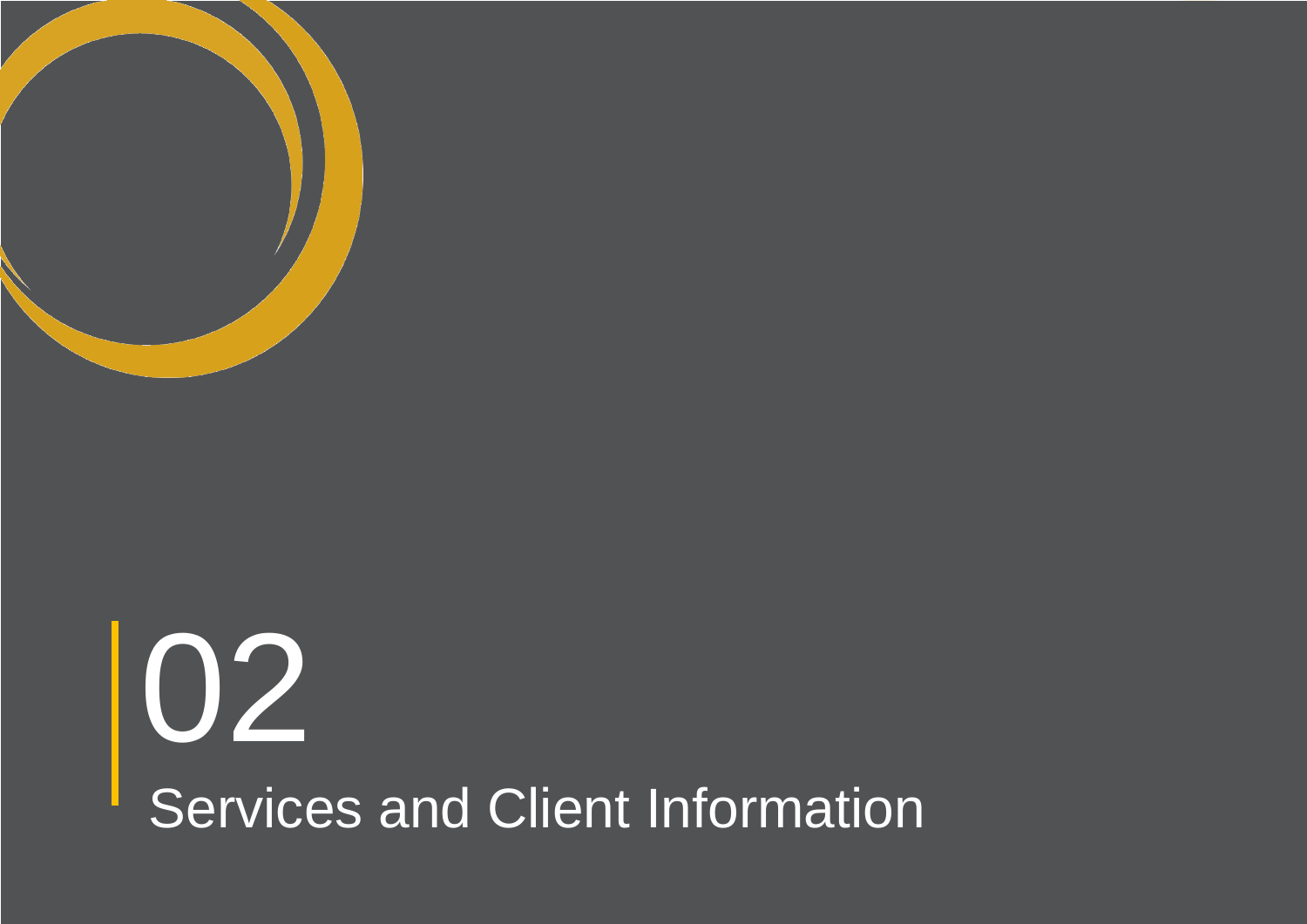## <span id="page-7-0"></span>3. Individual Counselling and **Psychotherapy**



#### <span id="page-7-1"></span>3.1 Counselling and Psychotherapy can help

Counselling and Psychotherapy is a personal and safe process that can involve talking about what is present for you, working together to unpack, explore and understand your concerns, and providing strategies and tools to work towards mental and emotional wellness. Through therapy, you can learn skills and build inner resources that you will be able to take away with you and use for the rest of your life. Counselling and Psychotherapy can also involve non-verbal ways of communicating if you do not feel comfortable talking, such as expressive therapies such as art or play and mindfulness. I provide individual counselling and psychotherapy to adults, adolescents and children for a range of issues, including:

Abuse, Addictions, Affairs, Anger Management, Anxiety / Panic Attacks, Attachments, Bullying, Bereavement, Grief Change, Confidence, Communication Cultural Issues, Identity Depression, Dilemmas, Divorce Domestic Violence

Impact of Step-Families, Life Transitions, Loss, Parenting, Personal Development, Relationship Issues, Retirement, Self-Confidence, Self-Esteem, Self-Harm, Separation or Endings, Sexuality, Sexual Abuse, Social, Behavioural concerns Stress, Trauma, Trust, Work Related Issues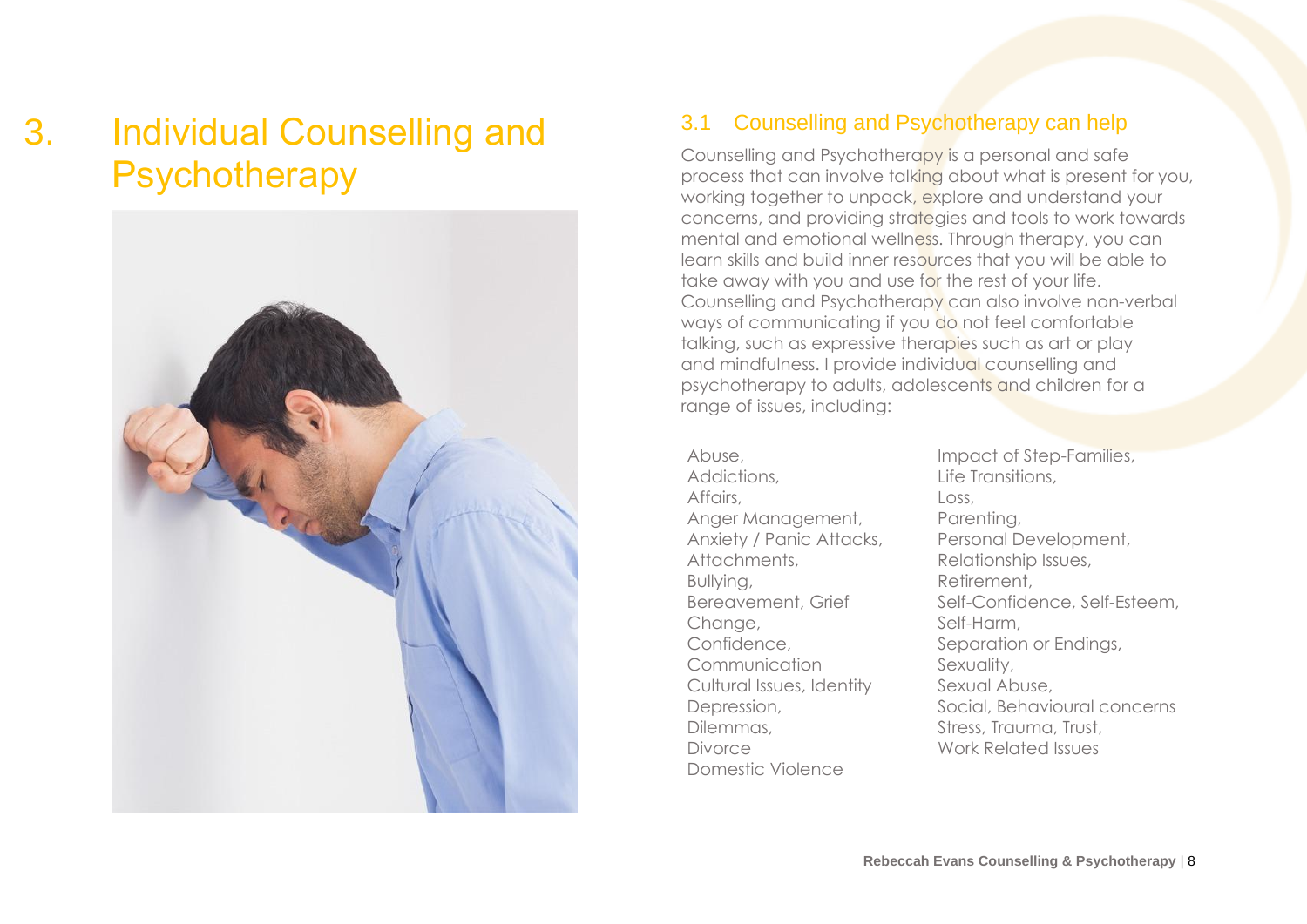## 4. Marriage and Relationships

<span id="page-8-0"></span>

#### <span id="page-8-1"></span>4.1 Counselling and Psychotherapy can help

I provide support for couples who are experiencing challenges in their relationship, or who want to enhance their relationship. Counselling and psychotherapy can provide a safe and neutral space for both partners to feel comfortable sharing their concerns, learning new ways to communicate, connect and strengthen their relationship with themselves and each other.

In this non-judgmental environment, I maintain a balanced approach: Each person in the couple is able to have their perspective listened to in an empathic and respectful way, facilitated by myself. Through exploring the dynamics of the relationship, and sometimes each individual's family-oforigin relationships, couples can gain insight into their emotional regulation patterns, themes of conflict and relating to each other, and obtain a deeper understanding of their concerns and ways to move forward that feels comfortable for each person.

Sometimes it can be helpful to attend individual counselling first, to have the opportunity to focus on your own concerns in depth before exploring issues with your partner. Another way people can benefit from a couples session is if you have been attending therapy for support with personal difficulties that may be impacting on your relationship. You may feel like it could be helpful to have your partner attend a session or two so that you can guide your partner around how to support you. Some of the common issues that emerge in relationships that can be supported in therapy include:

Adjustment to changes: Living together, Marriage, Children, Working away, Roles, Finances or Trust. Anxiety Communication Conflict Resolution Depression Disengagement from the Relationship

Grief and Loss Intimacy Managing relationships with partner's family or extended family Mental Health Parenting Role Conflict Work-life-family balance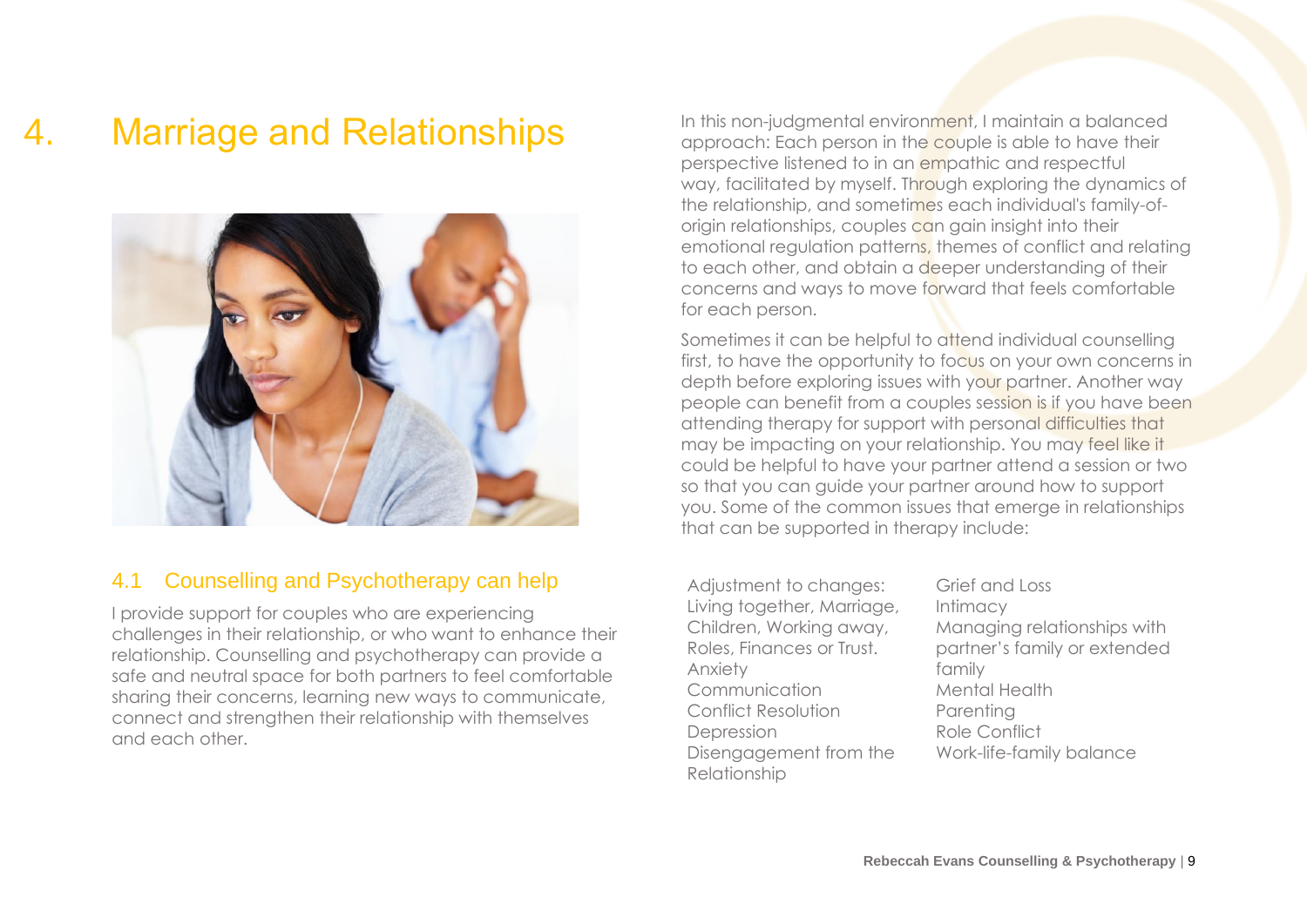### 5. Families and Parenting

<span id="page-9-0"></span>

#### <span id="page-9-1"></span>5.1 Counselling and Psychotherapy can help

Parents and caregivers often bring their child to therapy for emotional, social, and behavioural support. Working with children often involves working with their caregivers and their families to ensure sustainable therapeutic results. There are many benefits of counselling and psychotherapy for children and their families. Therapy can assist parents and children to learn new skills and ways to communicate in the family, build emotional regulation, and facilitate positive emotional changes within a safe, expressive, and contained environment.

Our development begins from the moment we are created, born, and from the experiences we have had with our own caregivers. Being a supportive and insightful parent begins with understanding your own attachment with your caregivers and how this has impacted on you throughout different stages in your life. Your relationship with your child and the way that you respond or react to them can significantly impact on their emotional regulation as well as their behaviour. I offer support to children, adolescents parents and families with concerns relating to (and not limited) to:

Abuse, Addictions, Anger Management, Anxiety / Panic Attacks, Attachments, Behavioural Difficulties Bullying, Bereavement, Change, Confidence, Communication Cultural Issues, Depression, Dilemmas, Divorce Domestic Violence Grief **Identity** 

Impact of Step-Families, Life Transitions, Loss, Parenting, Personal Development, Relationship Issues, Retirement, School Refusal Self-Confidence, Self-Esteem, Self-Harm, Separation or Endings, Sexuality, Sexual Abuse, Sexulised Behaviour Social, Behavioural concerns Social Skills Stress, Trauma, Trust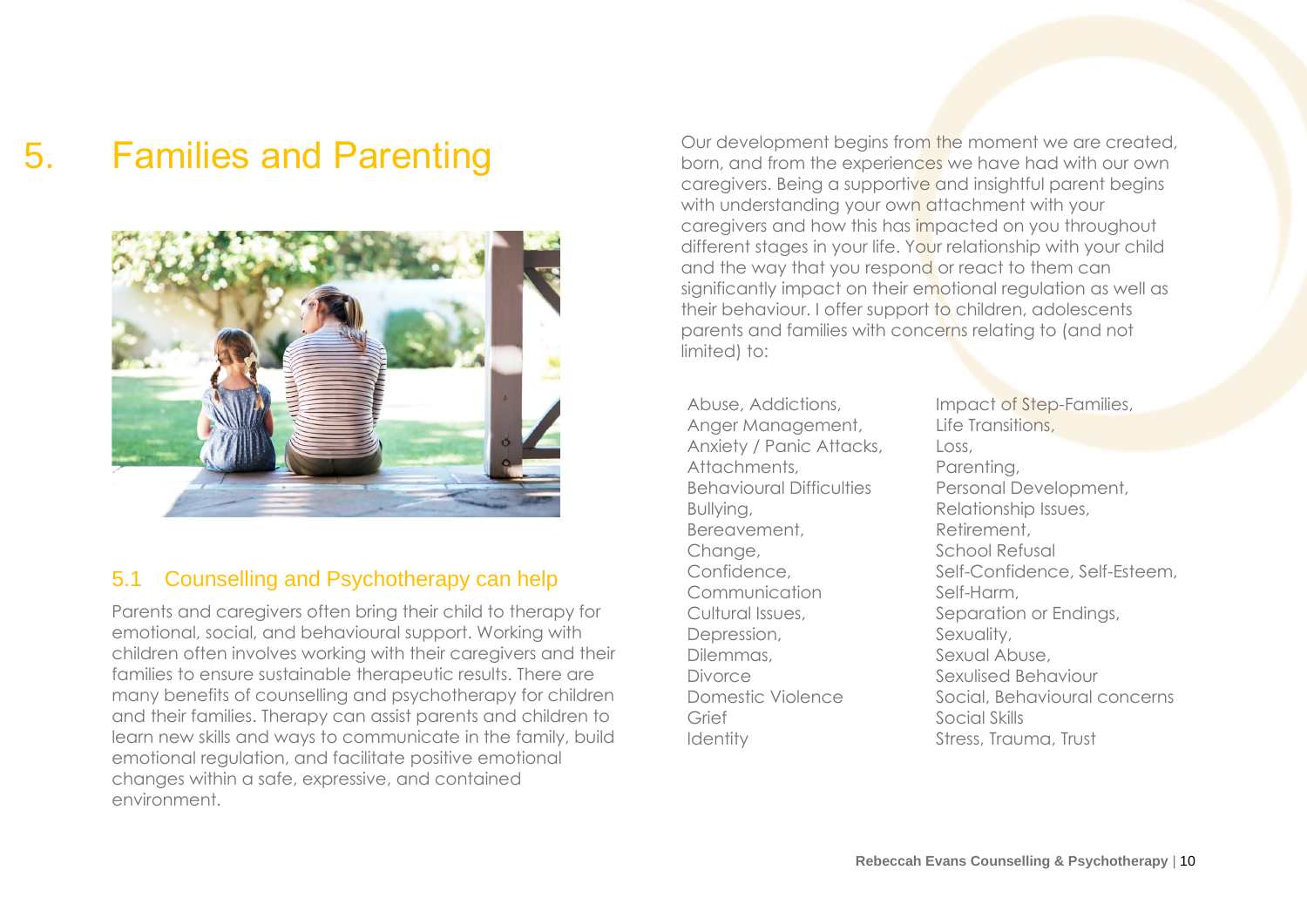### 6. Children and Adolescents

<span id="page-10-0"></span>

#### <span id="page-10-1"></span>6.1 Counselling and Psychotherapy can help

For Children I provide one-to-one counselling sessions to work through concerns and learn effective emotional regulation strategies. Occasionally I work closely with you as the parent and facilitate a child centred approach empowering your child to utilise strategies learned in sessions so that skills can be translated from the counselling context to home and school. I effectively engage children and young people in therapy and have extensive training and experience working with children and families.

Throughout adolescence, a young person will experience change: physically, cognitively, emotionally, and socially. There can be many challenges, leading to feelings of confusion, frustration, loneliness, anger, sadness, shame and anxiety, not only for the adolescent but also for the family. Addressing any emerging mental health concerns through holistic counselling support during this time is paramount for the young person to learn how to effectively manage stressors and transition into adulthood.

I provide support to children, adolescents and families with concerns relating to (and not limited to:

Abuse, Addictions, Anger Management, Anxiety / Panic Attacks, Attachments, Behavioural Difficulties Bullying, Bereavement, Change, Confidence, Communication Cultural Issues, Depression, Dilemmas, **Divorce** Domestic Violence Grief **Identity** 

Impact of Step-Families, Life Transitions, Loss, Parenting, Personal Development, Relationship Issues, Retirement, School Refusal Self-Confidence, Self-Esteem, Self-Harm, Separation or Endings, Sexuality, Sexual Abuse, Sexulised Behaviour Social, Behavioural concerns Social Skills Stress, Trauma, Trust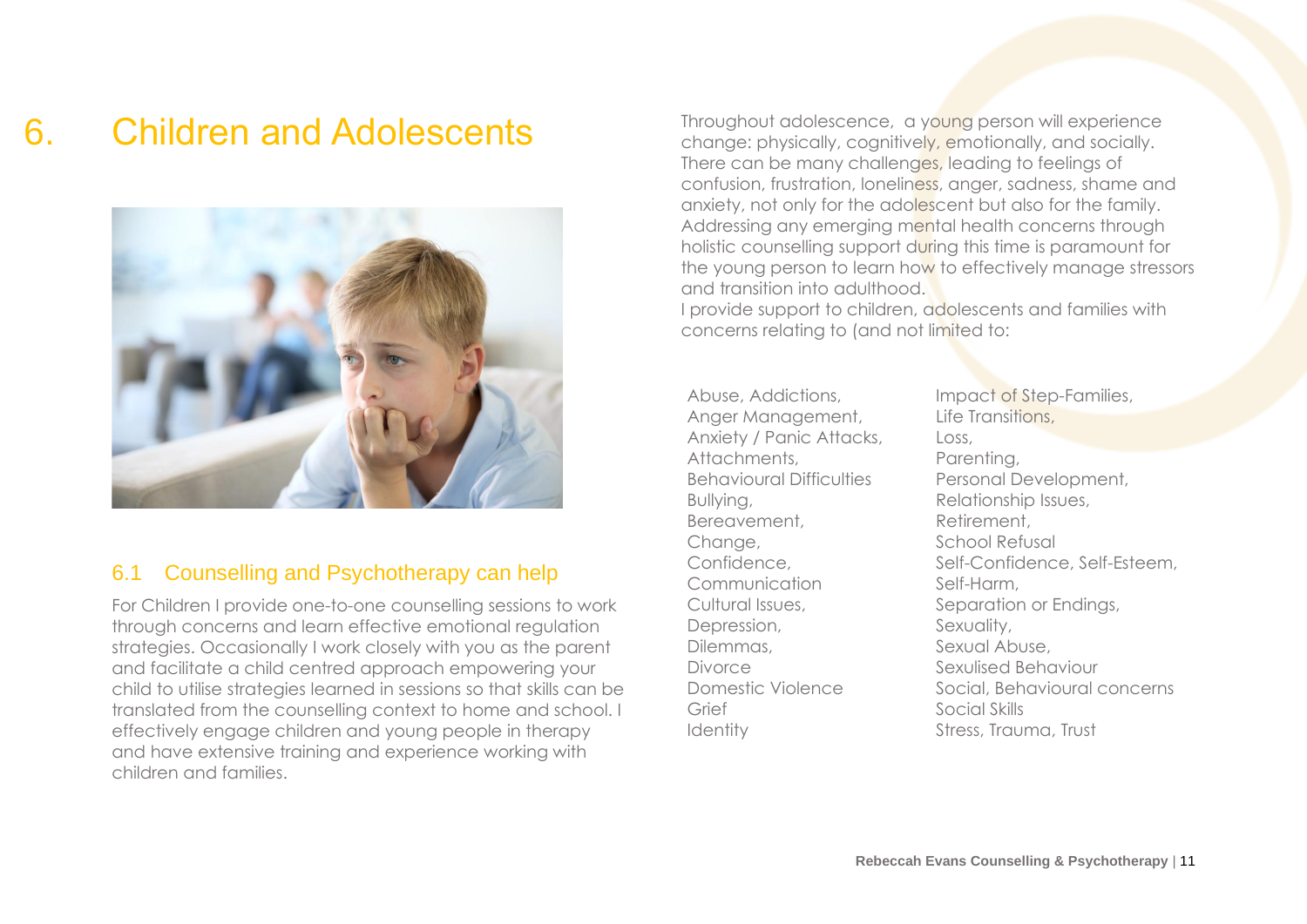

01**Rebeccah Evans Counselling & Psychotherapy** | 12 *"Counselling and Psychotherapy is a personal and safe process that can involve talking about what is present for you, working together to unpack, explore and understand your concerns, and providing strategies and tools to work towards mental and emotional wellness"*